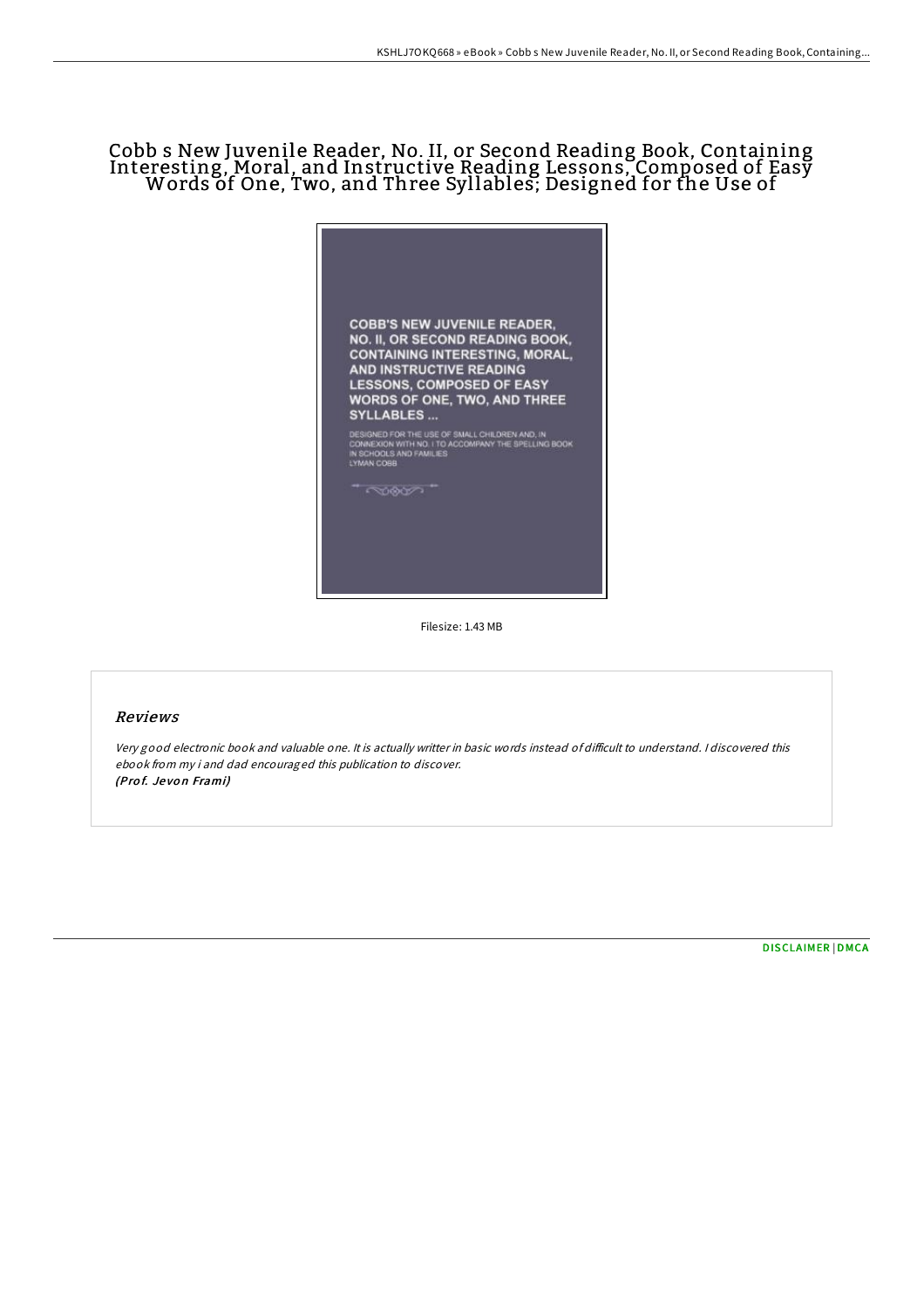## COBB S NEW JUVENILE READER, NO. II, OR SECOND READING BOOK, CONTAINING INTERESTING, MORAL, AND INSTRUCTIVE READING LESSONS, COMPOSED OF EASY WORDS OF ONE, TWO, AND THREE SYLLABLES; DESIGNED FOR THE USE OF



To download Cobb s New Juvenile Reader, No. II, or Second Reading Book, Containing Interesting, Moral, and Instructive Reading Lessons, Composed of Easy Words of One, Two, and Three Syllables; Designed for the Use of PDF, you should click the hyperlink listed below and download the file or get access to additional information that are in conjuction with COBB S NEW JUVENILE READER, NO. II, OR SECOND READING BOOK, CONTAINING INTERESTING, MORAL, AND INSTRUCTIVE READING LESSONS, COMPOSED OF EASY WORDS OF ONE, TWO, AND THREE SYLLABLES; DESIGNED FOR THE USE OF ebook.

Rarebooksclub.com, United States, 2012. Paperback. Book Condition: New. 246 x 189 mm. Language: English . Brand New Book \*\*\*\*\* Print on Demand \*\*\*\*\*.This historic book may have numerous typos and missing text. Purchasers can download a free scanned copy of the original book (without typos) from the publisher. Not indexed. Not illustrated. 1852 Excerpt: .perish: n. plunder, pillage. Toy (t84), n. a plaything; a trifle. Trav el led (trav ild), pre. of Travel, to journey or make journeys: n. a journey, a voyage. Wher ev er (hw4re lv dr), ad. at whatever place. Reading Lesson X. What is Pleasant. 1. It is very pleasant to walk in tho fields, and to have the sun shining wherever we go, and always to have some gay thing before us. 2. There are some people who would like to have nothing but summer, and who wi-h that the days were always long and bright, ana mu. , J, B., b . were no cold wind, or snow, or winter nights. 3. I have heard some little boys auu girls say, they should be very sorry when the bad weather comes 5 for, they should not then be able to play at all, and would have nothing to make them happy. 4. But they were very wrong, or else were very idle children 5-for, there are many reasons why they should not be sorry, when the snow or the rain keeps them within doors. 5. Without snow or rain, the seeds, from which the flowers and the fruits of the Bummer spring up, would perish and never do any good. 6. This is cause enough to make al1 good children contented, though the bad weather should sometimes keep them at home. 7. But I will tell you another thing, which should keep them from...

Read Cobb s New [Juvenile](http://almighty24.tech/cobb-s-new-juvenile-reader-no-ii-or-second-readi.html) Reader, No. II, or Second Reading Book, Containing Interesting, Moral, and Instructive Reading Lessons, Composed of Easy Words of One, Two, and Three Syllables; Designed for the Use of Online

D Download PDF Cobb s New [Juvenile](http://almighty24.tech/cobb-s-new-juvenile-reader-no-ii-or-second-readi.html) Reader, No. II, or Second Reading Book, Containing Interesting, Moral, and Instructive Reading Lessons, Composed of Easy Words of One, Two, and Three Syllables; Designed for the Use